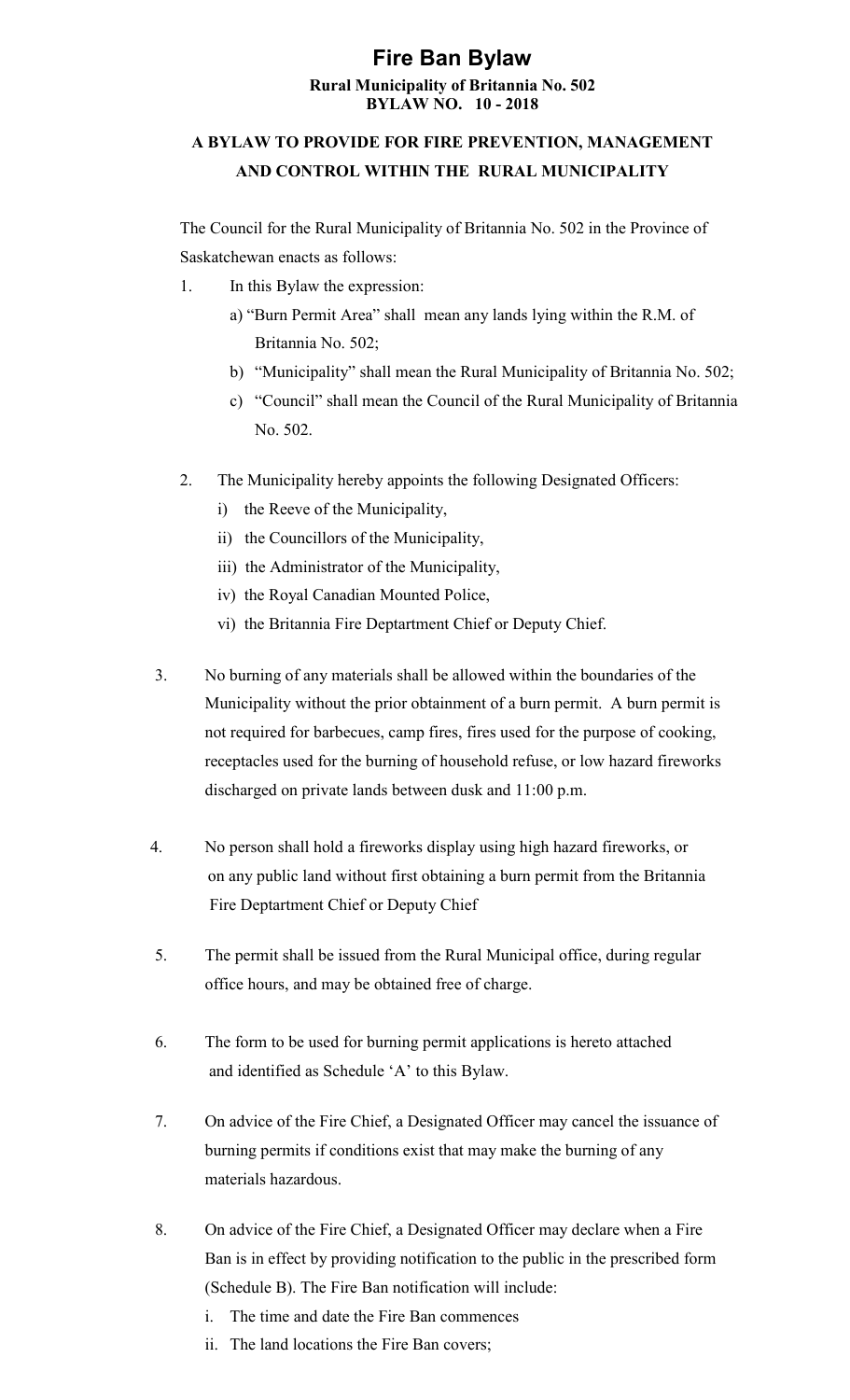- iii. Persons authorizing the Fire Ban;
- iv. Authority, namely this Bylaw, to impose a Fire Ban..
- 9. In a burning permit area or elsewhere, whether a permit is required or not, no person shall:
	- a) Start any outdoor fire for any purpose without first taking sufficient precautions to ensure that the fire can be kept under control at all times;
	- b) Start any outdoor fire for any purpose when weather conditions are conducive to a fire's readily escaping control;
	- c) Before starting the fire, fail to make himself or herself aware of any fire prohibitions or restrictions imposed by the municipality or fail to comply with all applicable municipal, provincial and federal law pertaining to fires and the burning of refuse;
	- d) Fail to take reasonable steps to control a fire for the purpose of preventing it from spreading;
	- e) Deposit, discard or leave any burning matter or substance in a place where it might ignite other matter and result in a fire's spreading;
	- f) Conduct any activity that involves the use of a fire or that might reasonably be expected to cause a fire to spread, unless he/she exercises reasonable care to prevent a fire from occurring;
	- g) Leave the place where he/she has started an outdoor fire without fully extinguishing the fire.
- 10. Any person found guilty of an infraction of this Bylaw shall be liable to the penalties imposed as follows:

a) Voluntary Payment:

i. In the case of an individual, to a voluntary payment of \$200.00, and in the case of a continuing offence, to a further voluntary payment not exceeding \$200.00 for each day during which the offence continues, and

ii. In the case of a corporation, to a voluntary payment of \$500.00, and in the case of a continuing offence, to a further voluntary payment not exceeding \$500.00 for each day during which the offence continues.

b) Summary Conviction:

Every person who contravenes any provision of this bylaw is guilty of an offence and where the Municipality has not received voluntary payment of the amount prescribed in Section 10 a), shall be liable on summary conviction:

i. In the case of an individual, to a fine not exceeding \$2,000.00, and in the case of a continuing offence, to a further fine not exceeding \$200.00 for each day during which the offence continues, and

ii. In the case of a corporation, to a fine not exceeding \$5,000.00, and in the case of a continuing offence, to a further fine not exceeding \$500.00 for each day during which the offence continues.

iii. Where the Municipality receives voluntary payment of the amount prescribed under section 10(a) within the time specified, the person receiving the Notice of Violation shall not be liable to prosecution for the alleged contravention.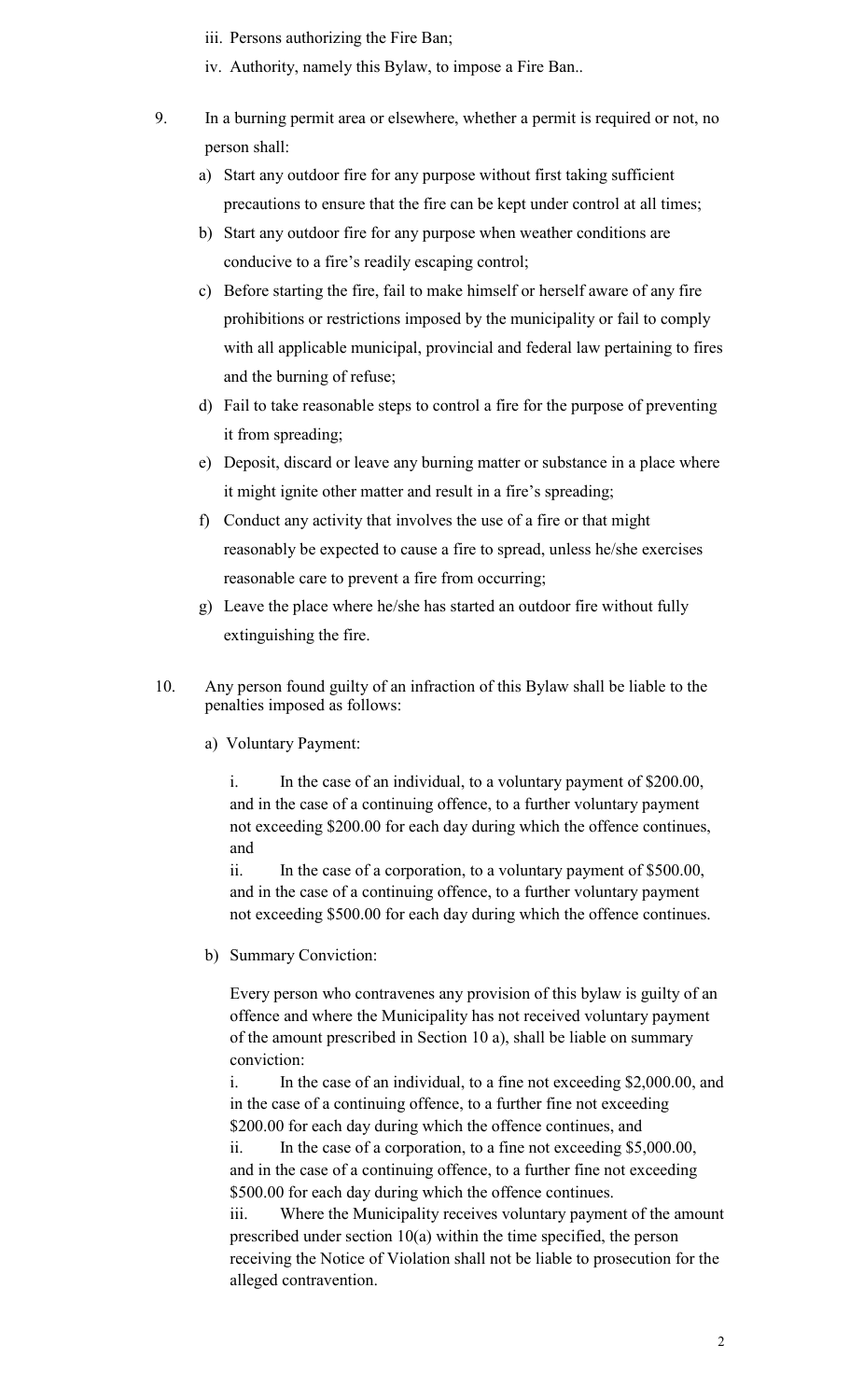- 11. This bylaw shall come into force and effect on the day of its adoption
- 12. R.M. of Britannia Bylaws No. 21-2016 is hereby repealed.

--------------------------------------------

Reeve

SEAL --------------------------------------------

Adminstrator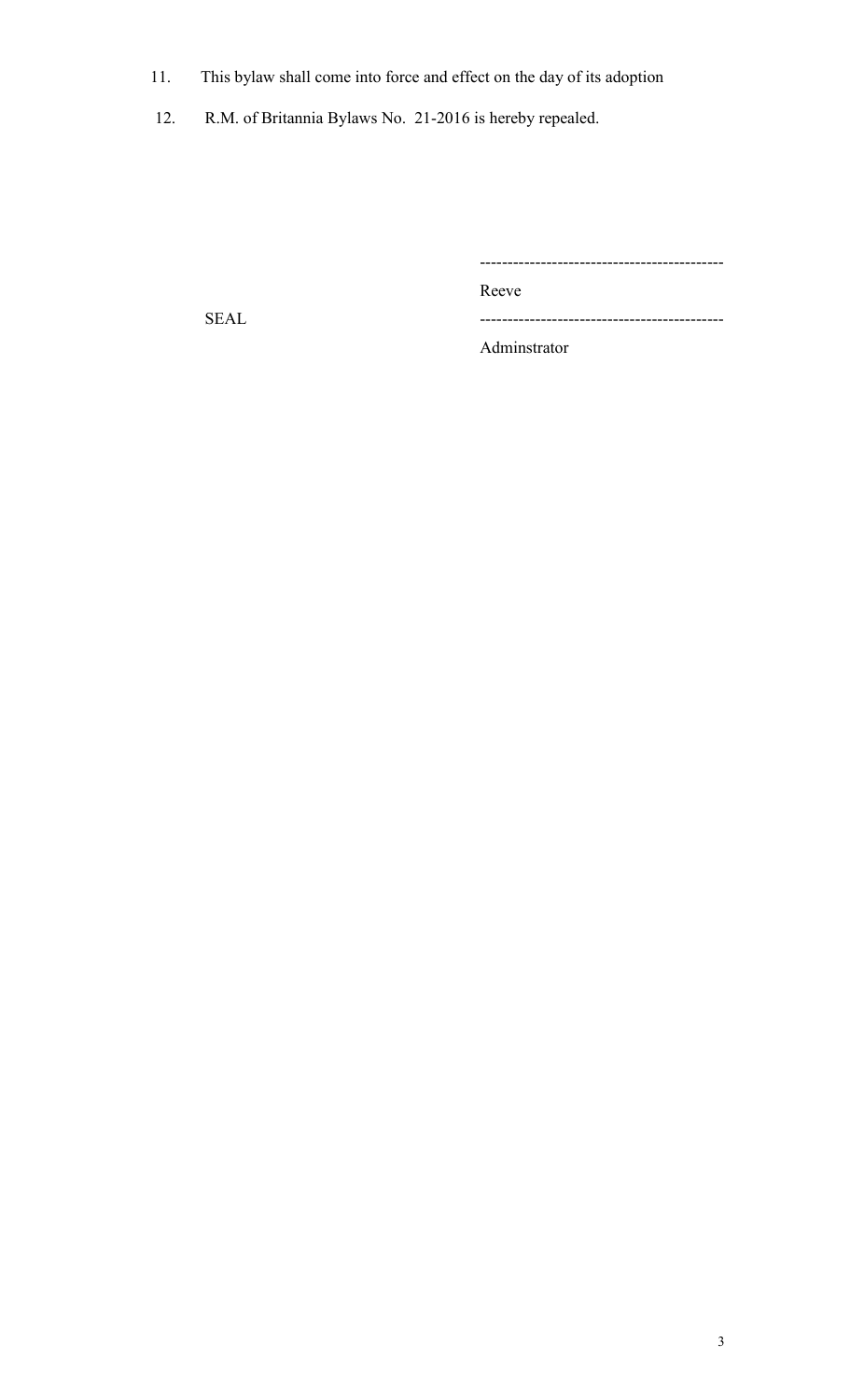

## ``SCHEDULE "A"

#### R.M. OF BRITANNIA NO. 502

#### PERMIT TO BURN

DATE: PERMIT #

### **AUTHORIZING THE FOLLOWING**

NAME:

PHONE#:

FAX #

EMAIL:

LSD:

DIRECTIONS:

DESCRIPTION OF BURN:

FOR THE FOLLOWING DATE/DATES (3 days Max):

#### **In compliance with the following conditions:**

- Property owner is responsible for contacting the CALL CENTER prior to any control burn. Please call # listed below.
- Property owner is legally responsible for containment of fire and shall keep control of the fire at all times.
- Property owner shall comply with all applicable municipal, provincial and federal laws pertaining to fires and the burning of refuse.

R.M. of Britannia No. 502

# Representative of the **Prince Albert Call Center @**<br>R.M. of Britannia No. 502 **1-866-404-4911 EXT 1**

Fire Chief Notified \_\_\_\_\_ Alternate # for Alberta Phones 1-306-953-4211